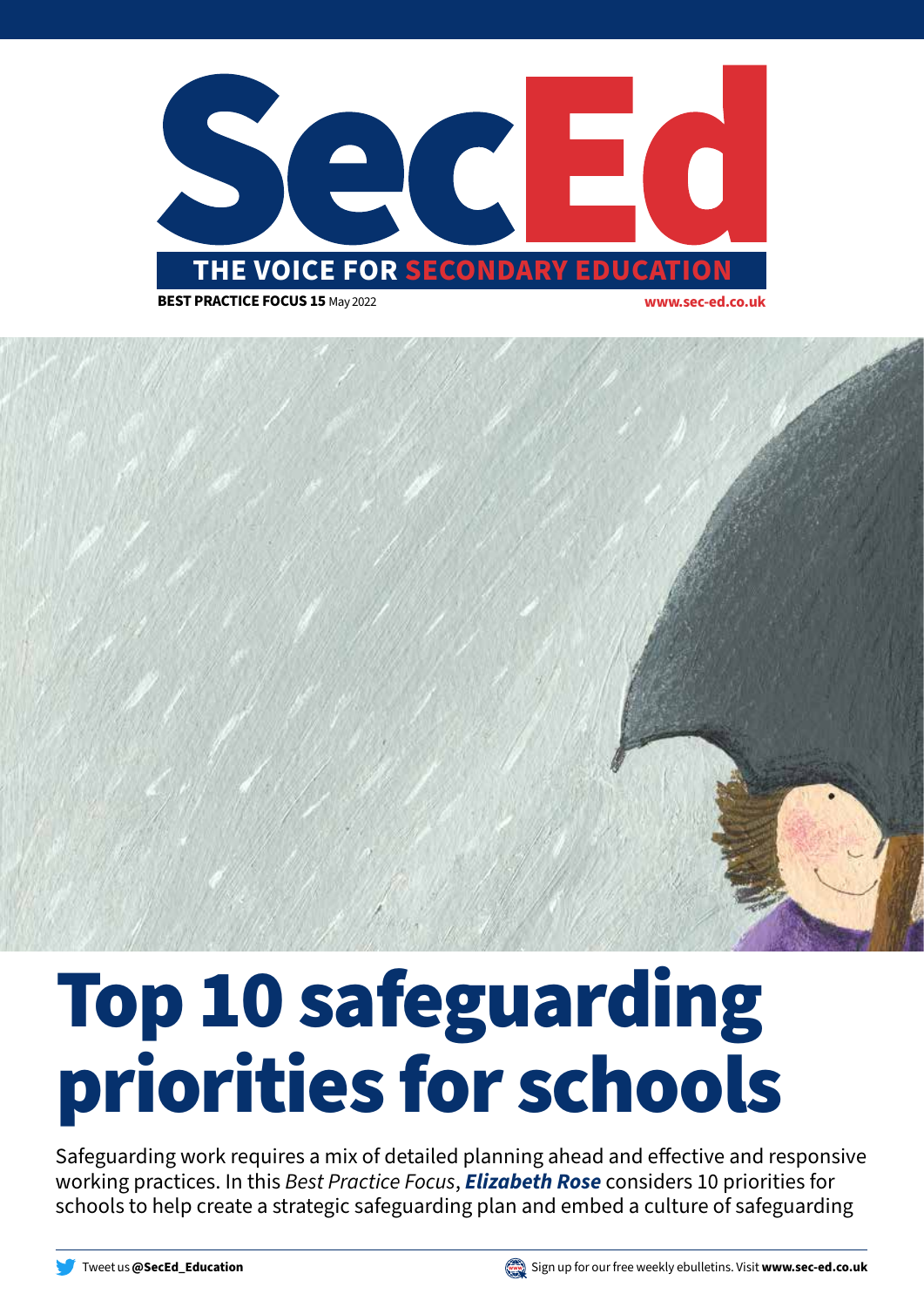# How can schools establish a culture of safeguarding?

**EXECUTE SEALER SEALER PROPRIMED PROPRIMED PROPRIMED PROPRIMED PROPRIMED PROPRIMED AND REPORT OF SUCH A LIBRARY PROPRIMED AND A LIBRARY SUPPORT OF STATE SUPPORT OF STATE SUPPORT OF STATE SUPPORT OF STATE STATE STATE STATE ffective safeguarding** practice relies on a careful balance between regular, **planned work – such as** training – and being aware of emerging trends and latest learning.

There are many things that safeguarding leads and headteachers can plan in advance because we know that they are coming, such as updates to statutory guidance in September and training throughout the year.

However, unfortunately children are continuously affected by new and changing risks that can emerge at any time. It is not enough to rely only on the "plan" that we make for training at the start of the year, update our policies, and then forget about them until next year. We need to build in opportunity for flexibility and responding to new information. Conversely, we cannot just take the approach of "we will take action

guidance through the prism of a "whole-school approach". We saw this notion woven throughout the last updates to *Keeping Children Safe in Education* (KCSIE) (DfE, 2021a) and there are increasingly references to the need to make sure that safeguarding is evident in all areas of school life – the curriculum, training, work with parents, and across a wide range of policies. I will discuss some of these points in more detail later, but here I want to focus on the links between behaviour and safeguarding and how to embed a safeguarding approach within your behaviour systems. In response to the updates

at the point that we need to",  $\frac{5}{10}$  because safeguarding, at its very  $\frac{a}{2}$  heart, is about preventing harm and not just taking action when  $\vec{\hat{\xi}}$  something is already happening to  $\vec{\bar{\bf \epsilon}}$  a child or children. ALL IMAGES **ADOBE STOCK**

- $\bullet$  The links between safeguarding and behaviour policy. Do the behaviour policy and your searching and screening procedures advocate a "safeguarding first" approach?
- $\bullet$  The use of language within safeguarding concerns, records and responses. Avoiding victim-blaming or shaming is crucial and seeing children as victims in issues such as child exploitation is essential.
- How the school works with other agencies, including whether they are confident to work with and alongside the police to ensure children are kept safe when incidents are reported.
- $\blacktriangleright$  How the voice of the child can be embedded within school behaviour and safeguarding structures.

have effective behaviour policies in http://endityle.coming months as we all learn from and how to manage their academic,  $\qquad \bullet \,$  Seek pupil voice: children in phone, or being overly friendly  $\qquad \blacktriangleright$ Schools have a responsibility to teach children about the challenges and risks that they may encounter as young people and throughout their lives. Statutory guidance for relationships, sex and health education makes it clear that "children and young people need to know how to be safe and healthy,

around child-on-child abuse (and child-on-child sexual abuse more specifically) and our increasing understanding of issues such as child criminal exploitation, there is more of a focus than ever on the links between our approaches to behaviour and our approaches to safeguarding.

Ofsted's February 2022 update to the inspection handbook makes it clear that it "will expect schools to

this review and from wider examples of how to respond to incidents that require a safeguarding and behaviour management approach.

When dealing with behaviour and/or criminal incidents, it is vital that as safeguarding professionals we take the time to think about the wider safeguarding and child protection implications of what is presented in front of us, but also consider how we safeguard children through our responses. This is an important area for self-reflection and evaluation.

**Things to consider**

### **2, The curriculum**



place regarding harmful sexual behaviour. The policies should include details of appropriate sanctions that should be consistently applied" (Ofsted, 2022).

We know that "safeguarding is everyone's responsibility", but the nuance and understanding of what that actually means is developing all the time and is likely to be a key focus over the next 12 months and beyond.

- Train staff effectively. RSHE is often delivered by lots of different members of staff with varying skills, expertise and confidence. When addressing difficult concepts (such as FGM and forced marriage, which are now mandatory for secondary RSHE for example) it is vital that staff are able to do this effectively. Dedicated time for staff CPD in this area will make a significant difference to how well pupils understand and assimilate content and, ultimately, how well they can respond to risk.
- $\blacktriangleright$  Plan to review this curriculum regularly and implement changes based on new learning and updates to guidance.

In March, we saw the publication of the "Child Q" safeguarding practice review from City and Hackney Safeguarding Children Partnership (CHSCP, 2022), which revealed that a black female child of secondary age was strip-searched by female police officers because school staff believed she smelled of cannabis and suspected that she was carrying drugs.

The search was undertaken by police officers but took place at the child's school and involved exposure of her intimate body parts. No appropriate adult was present for the search.

This has raised serious questions about the response to incidents that are first and foremost safeguarding issues but are treated and managed with a behaviour or even criminal response.

There are a number of important findings that should inform practice but "Finding 4" states: "School staff had an insufficient focus on the safeguarding needs of Child Q when responding to concerns about suspected drug use." The focus appeared to be on whether Child Q had breached the rules as opposed to what the alleged substance misuse might mean for her safety and welfare.

The recommendation that a safeguarding response is paramount when dealing with substance misuse issues is pertinent to this case and many others, but so is the idea of taking a "safeguarding first" approach to any issue presenting as a serious behaviour incident.

When a safeguarding practice review is published we have a responsibility to draw down learning to improve practice and the national discourse around this review has led to many schools questioning their protocols in relation to behaviour, possible criminalisation, the "criminal justice approach", and safeguarding. This will be a priority in the

coming months as we all learn from

personal and social lives in a positive way" (DfE, 2019) – obviously not a new concept in schools and colleges.

However, as mentioned, there is an increasing focus on the whole-school safeguarding approach and how schools establish a culture of safety. When we think about the term "culture of safety" we often think about how we set this up in school – through safer recruitment, training, reporting mechanisms, and recording procedures. But it is also important – and I would assert that it is a priority as RSHE curricula develop following changes over recent years – to consider how we can establish a culture of safety for children within their wider contexts.

This links to online safety of course, and the work of the Contextual Safeguarding Network (University of Bedfordshire) has really influenced our understanding of the extra-familial risks faced by children. Now that we have more information and understanding about the risks children face outside of school, safeguarding curricula need to be more focused, robust and extensive to equip children with the skills to understand these risks, manage them, and seek help as soon as possible – all in a world where the risks are ever-changing.

**Curriculum priorities**

- $\bullet$  Embedding online safety education. Review curricula across the board to ensure that the "4Cs" (KCSIE) are covered. They are Content, Contact, Conduct and Commerce and broadly cover the main areas of risk faced by children online.
- It is important to embed online safety in all areas of school life and across a range of lessons throughout the year – not just on Safer Internet Day or drop-down days.
- Seek pupil voice: children in

Ofsted's review of sexual abuse in schools were not positive about RSHE and felt it didn't equip them with the information needed to stay safe (Ofsted, 2021; *SecEd*, 2021a). Ensuring that the curriculum reflects the needs of children and how they perceive risk is essential and seeking their opinions and feedback on this is invaluable.

#### **3, Managing concerns about members of staff**

This is always an essential part of school safeguarding and procedures should be in place already of course – but it is something that schools approach with varying degrees of confidence.

There is a difference between a "low-level concern" about a member of staff and an allegation against them and generally I find that schools are much more confident in their procedures for responding to allegations rather than low-level concerns.

KCSIE was updated in September 2021 to provide more information about how to identify, respond to and record low-level concerns but this continues to be an area for development in many settings.

Essentially a "low-level concern" is one where the behaviour of an adult is inconsistent with the staff code of conduct, but does not meet the allegations threshold or is not considered serious enough for referral to the local authority designated officer.

This could include staff using inappropriate language, taking photographs of children on their phone, or being overly friendly



*...is an independent safeguarding consultant and the director of So Safeguarding. She has worked in education for more than 15 years and is a former secondary designated safeguarding lead and local authority safeguarding in education advisor. Visit www.sosafeguarding.co.uk or follow her on Twitter @sosafeguarding. Find her previous articles for SecEd via https://bit.ly/seced-rose*

*This will be a priority in the coming months as we all learn from this review and from wider examples of how to respond to incidents that require a safeguarding and behaviour management approach*

A blend of both approaches can significantly improve the level of confidence that all staff have in safeguarding, the experience of pupils in school, and can contribute significantly to the ultimate goal: establishing a "culture of safeguarding".

This is a good time to consider developments over the course of the academic year so far and forecast what might be a priority for development next year – both to get ahead to make September more manageable and because right now there is often a bit more time to think creatively about what could be developed within safeguarding in your school to further enhance practice.

Safeguarding priorities will, of

course, vary according to your location and wider context, but there are some distinct areas I have identified through research, discussions with schools, changes to guidance, and child safeguarding practice reviews that I would suggest considering in more depth this year, alongside the usual statutory practice that you will have in place in school already.

In this *Best Practice Focus*, I will explore these "top 10" issues in more detail to help you to create an effective and strategic plan for safeguarding.

#### **1, Behaviour and safeguarding**

Safeguarding is increasingly – and quite rightly – discussed in statutory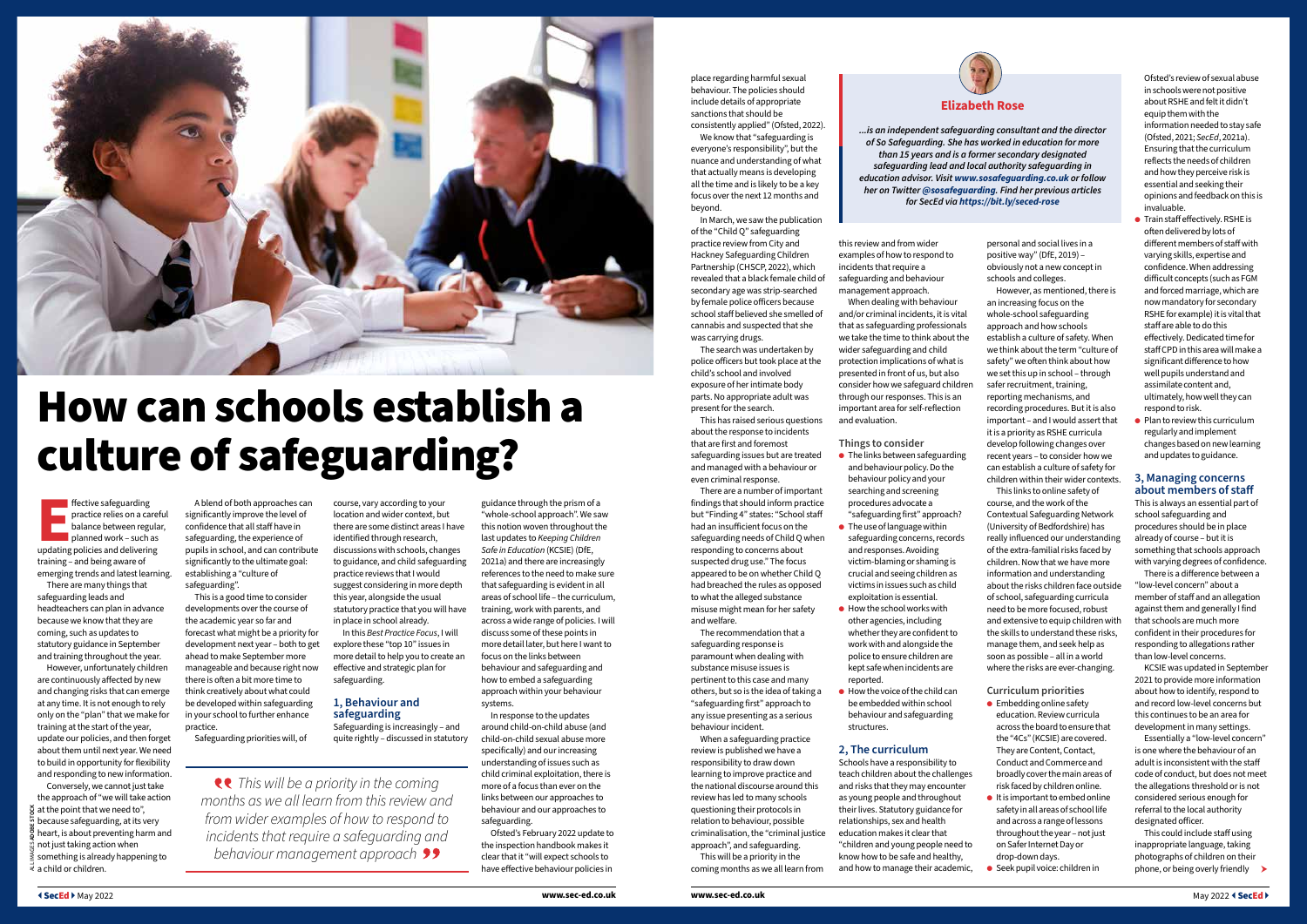for example. These examples of concerning behaviour warrant intervention and need to be recorded to ensure that any patterns of emerging harmful behaviour are identified, even if at the point of identification no children have been harmed.

Often perpetrators of harm against children will begin by "testing the water" – breaking the code of conduct in small ways and pushing boundaries. By identifying concerning behaviour early and acting quickly in all cases, schools can minimise the risk of child abuse and deter potential perpetrators.

**Things to consider**

- $\bullet$  Ensure that induction processes are robust. Staff should be provided with a copy of the code of conduct and training on appropriate behaviour should be built into induction training.
- $\bullet$  Revisit safer working practice with staff in training regularly. Building a safe culture is not just about understanding and responding to risks to children outside of school or perpetrated by peers, but also creating an on-going culture of vigilance and high expectations.
- $\bullet$  Ensure that staff understand what low-level concerns are, how to report them, and to whom.
- Think about your recordkeeping procedures for low-level concerns. Ensure they are compliant with KCSIE.

#### **4, Child-on-child abuse**

Peer-on-peer abuse has been close to if not at the top of the agenda for strengthening practice over the last 12 months. However, it remains a high priority as our understanding of this issue is developing over time and this will take time to embed with staff.

At the time of writing, it has been proposed in draft changes to KCSIE, currently being consulted upon and due to come into force in September 2022 (DfE, 2022), that the term "peer-on-peer abuse" in statutory guidance will be removed and replaced with the term "child-on-child abuse".

- A greater focus on the early development of attitudes that lead to sexual harassment, such as active promotion of equality and anti-discriminatory practice towards women and girls across the school and in the wider world.
- $\bullet$  The need for richer pupil voice in relation to racism, sexism, homophobic, biphobic and transphobic bullying and discrimination or bullying in relation to SEND.
- $\bullet$  Establishing a range of reporting mechanisms. How can children seek help? Do methods support children with differing needs? We know that many children will not think to report sexual harassment, so do mechanisms rely on children coming forward or are we proactively tackling this issue, even where there are no reports?
- **Consideration of abuse faced by** children in extra-familial contexts other than school or online. This year there has been a real focus for schools to consider what is happening on their own sites, but this issue is also affecting children within their local areas and social spaces. It is important to consider the role of child-onchild abuse within sexual or criminal exploitation, for example, and consider how we can educate children, parents and staff on this issue.

If this happens then at the most basic level we will need to update policies and training slides, but on a more fundamental level we need to ensure that all staff understand what "child-on-child abuse" is, how it can manifest from the earliest

stages in a child's life through to leaving education, and how we can actively minimise opportunities for it to happen.

There is likely to be a shift in deepening understanding following the upskilling process that has been expected since Ofsted published its review into sexual abuse in schools (Ofsted, 2021). This has mainly focused on ensuring schools understand the issue, have clear policies on how to minimise, respond and support children, and how this issue might be addressed in the curriculum.

#### **Things to consider**

- $\bullet$  Ensure that they understand what safeguarding and child protection is and what school responsibilities are.
- Build an awareness of local protocols and procedures in relation to safeguarding and child protection, as outlined by local safeguarding children partnerships.

#### **5, Governors**

Governors and trustees have a very important role to play in safeguarding and significant statutory roles, as outlined in Part 2 of KCSIE.

It is essential that they are

confident in their role, understand what should be happening in schools in relation to safeguarding, and have the skills and knowledge to both support and challenge staff. As such, safeguarding training for governors is crucial.

The governance handbook (DfE, 2015) states that: "It is best practice if everyone on the board has safeguarding training, to make sure they have the knowledge and information needed to perform their functions, understand their responsibilities and assure themselves that their own organisation's safeguarding arrangements are robust."

- $\bullet$  What are the threats in your local area? Seek information from your local authority, consider if you have had and used any relevant information from your counter-terrorism local profile (ask your local authority if you aren't sure what this is), and keep up-to-date with local news stories and incidents.
- Ensure staff have been reminded of the Prevent Duty (Home Office, 2015), school responsibilities, threats and
- Review designated safeguarding lead (DSL) training in this area. Have the DSL and deputies attended recent and specific radicalisation and extremism training?
- How are you promoting the key values of tolerance, equality and understanding throughout the curriculum and through your school ethos?
- Are incidents of racism or xenophobia fully documented, analysed and reported to governors?
- Do you have a Prevent risk assessment in place? Contact your local authority for more advice and to enquire about a template if not.

However, this requirement is noticeably absent from KCSIE at this point in time. The proposed changes to KCSIE from September 2022 will stipulate that governors and trustees should receive "appropriate" safeguarding and child protection training at induction and that this training should be regularly updated.

This will be happening to varying degrees in different schools currently, with some governors attending local authority training, some attending training online and some attending the whole-school

annual update training along with staff.

I would guess that some governors will not have attended any safeguarding training and if this is the case it should be urgently addressed regardless of whether KCSIE is updated or not.

Governors and trustees should undertake training to:

> your systems. Many structures But remember, this is not necessarily about overhauling all of

**Consideration** *should be given to how pupil voice can inform safeguarding practice and contribute to a culture of safeguarding*

● Understand their own responsibilities, either as a trustee or as a local governor, and how to discharge these responsibilities effectively. This is a priority area as it is likely to be a key change in statutory guidance. By considering this now and planning for governors to attend specific training in September, schools will ensure that they are immediately responding to the updated guidance and governors and trustees will be equipped with the skills to provide robust governance in this area.

#### **6, Radicalisation and extremism**

Radicalisation and extremism is always a priority within safeguarding, but I include it here as we need to be realistic about the increasing breadth of safeguarding risks, topics and issues that staff and safeguarding leads have to be aware of and receive training on over the course of the year. With ever-diminishing time

available, it is understandable that many schools may have concentrated their training on the highly topical and pressing issues of child-on-child abuse, mental health and online safety over the past year, as well as the core safeguarding messages around spotting the signs of abuse and how to report concerns.

"Prevent" – as schools generally term radicalisation and extremism – should always be included in safeguarding training, but if it has been crowded out by some of the other equally pressing issues then now would be a good time to revisit this and ensure that your approach remains strong and effective.



And when I suggest that this issue may not have received as much attention as usual this year, this is not based solely on my assumptions but also on the latest government data on referrals. In the year ending March 31, 2021, there were 4,915 referrals to Prevent. This is a decrease of 22% compared to the previous year (6,287) and the lowest number of referrals received since comparable data has been available (2015/16).

On top of this, 2020/21 also saw the lowest proportion of referrals from the education sector (Home Office, 2021). The number of referrals is likely to have been significantly impacted by the Covid restrictions, of course,

but the data serves as a useful reminder that schools play a significant role in identifying radicalisation concerns and are a protective factor for young people in many different ways.

We have also seen emerging and changing risks over recent years and it is important to consider if staff knowledge in this area is fully up-to-date in relation to topics such as the extreme right wing – for the first time since comparable data are available there were more extreme-right wing referrals under

Prevent than Islamist referrals in the year ending March 2021 – and specific issues such as "incels" (see Rose, 2022).

#### **Things to consider**

what to look out for if children are being radicalised.

# **7, Pupil voice**

I have already touched upon pupil voice, but it is so vital that it deserves to be a standalone priority and consideration should be given to how pupil voice can inform safeguarding practice and contribute to a culture of safeguarding in many different ways.

When I ask schools about their pupil voice opportunities I am often

met with a huge array of different ways this is being done and can be done, but examples almost always begin with the "pupil council".

Having a pupil council is an important part of pupil voice, teaching children about democracy and giving them opportunity to shape their educational experience. This happens in different ways and has differing levels of impact on school culture depending on the set-up, but it is an important part of school life and links into "fundamental British values".

However, if the examples of pupil voice stop there, there is a problem.

Safeguarding guidance, policy and practice has never been so extensive and the core message in all of this guidance and in our safeguarding work is to operate with the "best interests" of the child at heart, to really listen to their wishes and feelings and understand their day-to-day lived experience.

There are areas we could consider to enable us to seek more information (or more useful information) about how children feel about a range of safeguarding and pastoral issues (see below).

# EFFECTIVE SAFEGUARDING

Elizabeth Rose has appeared in two episodes of the *SecEd Podcast* focused on effective safeguarding practice.

The first considers general safeguarding good practice and advice for secondary schools: *https://bit.ly/3tyyY5r*

The second considers how schools must respond to sexual harassment, abuse and violence in schools, the implications of Ofsted's review, and practical advice for creating a culture of safety: *https://bit.ly/3gSgE2R*

#### **THE SECED PODCAST: EFFECTIVE SAFEGUARDING**